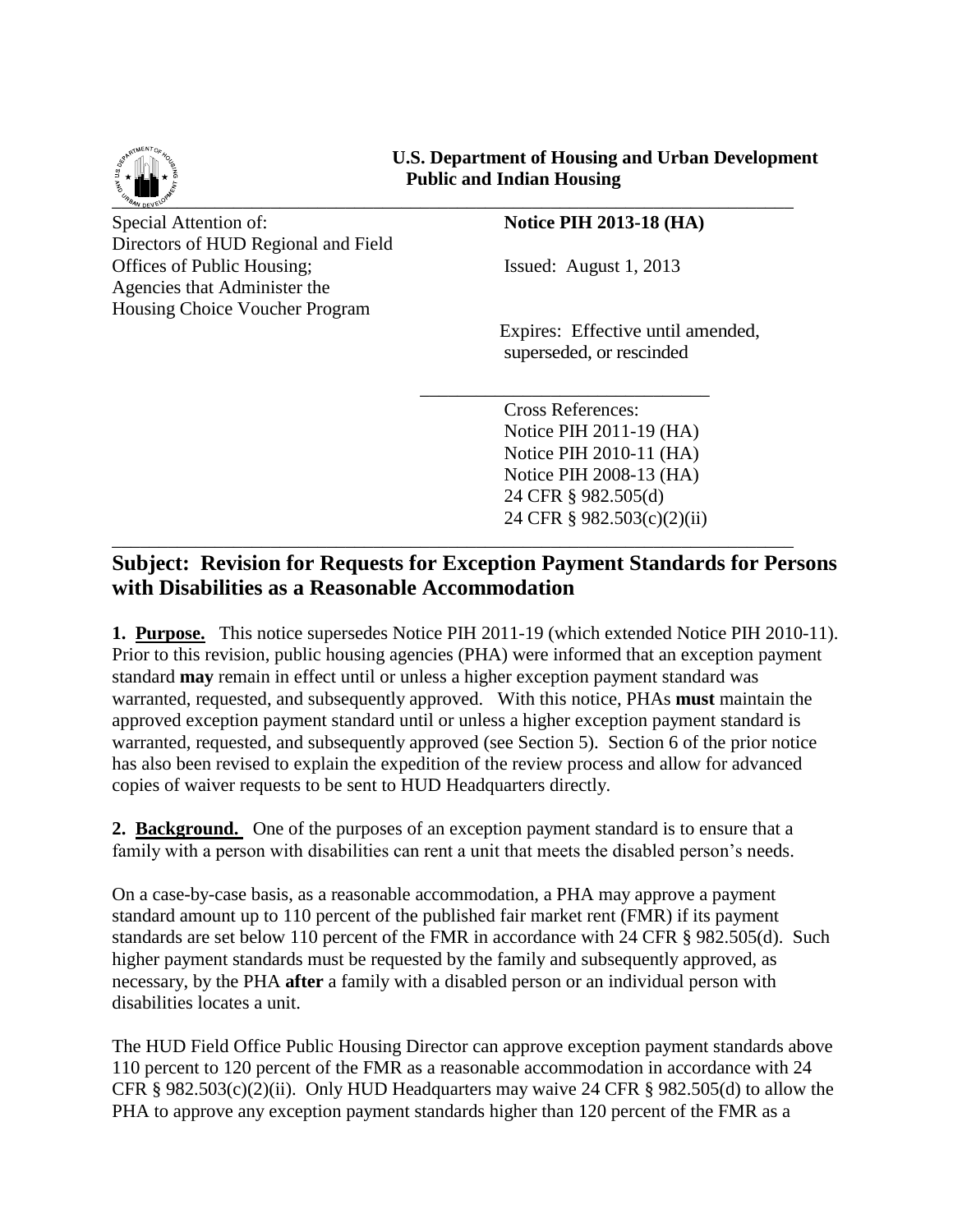reasonable accommodation.

Please note that Notice PIH 2013-03 *(Public Housing and Housing Choice Voucher Programs – Temporary Compliance Assistance)* allows PHAs to establish an exception payment standard of not more than 120 percent of the FMR without HUD approval as a reasonable accommodation. However, any PHA that wishes to implement this provision must notify HUD in accordance with section 4 of that notice.

**3. Calculation Process.** Since the family's rent share is capped at 40 percent of monthly adjusted income at initial occupancy when the gross rent exceeds the payment standard, the difference between 40 percent of monthly adjusted income and 30 percent of monthly adjusted income (i.e., 10 percent of monthly adjusted income) is subtracted from the gross rent (contract rent plus utility allowance) to determine the adjusted gross rent. Please note that the 40 percent cap will also be applied to families that need an exception payment standard to remain in their assisted units.

The adjusted gross rent is divided by the FMR for the unit size to determine its percentage of the FMR. If the adjusted gross rent is not more than 110 percent of the FMR, the PHA can review and approve the request. If the adjusted gross rent is more than 110 percent, but not more than 120 percent of the FMR, the review and approval may be done by the field office. If the adjusted gross rent is above 120 percent of the FMR, the request must be submitted to Headquarters. In all cases the approved exception payment standard should equal the adjusted gross rent. An example of the calculation process is attached.

**4. Documentation for Exception Payment Standard Requests.** To facilitate the review for an exception payment standard as a reasonable accommodation, the PHA should include the following documentation in its request:

- **A.** Note whether the family is an applicant or participant family.
- **B.** The number of household members including a live-in aide/s.
- **C.** The voucher size the family is issued under the PHA's subsidy standards or any exception to those standards granted through a reasonable accommodation request; e.g., as a reasonable accommodation, a single-person family may be issued a twobedroom voucher due to a need to store medical equipment.
- **D.** The FMR for the voucher size or unit size whichever is smaller.
- **E.** When either the disability or the need for the requested accommodation is not known or readily apparent, a statement from a health care provider regarding the need for the reasonable accommodation and the features of the unit (which may include its location) which meet that person's needs.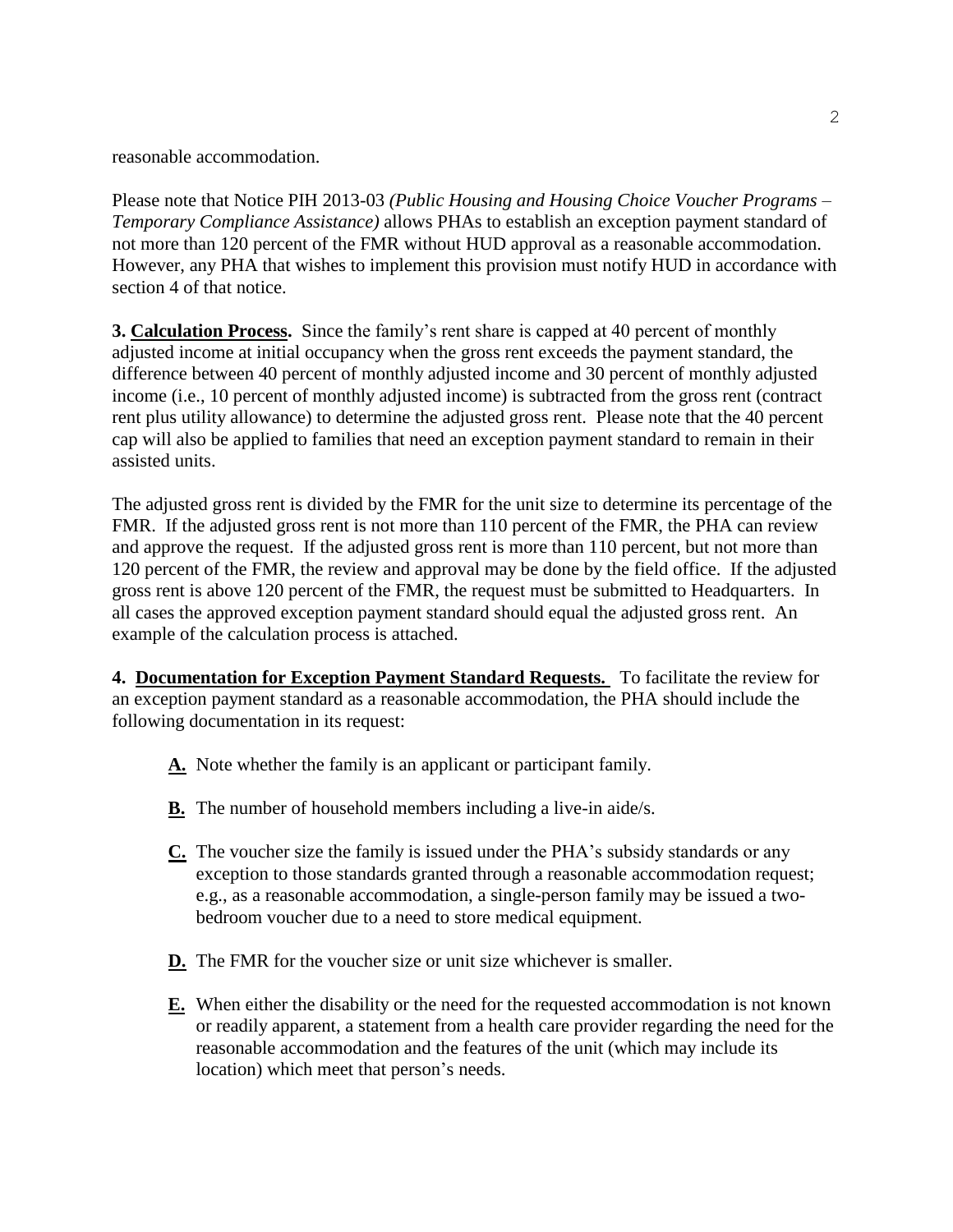- **F.** The contract rent and utility allowance for the unit.
- **G.** A statement from the PHA that it has determined the rent for the unit is reasonable, and that the unit has the feature/s required to meet the needs of the person with disabilities as noted in the statement from the health care provider where such a statement is necessary (see E. above).
- **H.** The household's monthly adjusted income.
- **I.** Proposed effective date of the new lease or actual effective date of the lease renewal.

**5. Application of Approved Exception Payment Standard.** Exception payment standards **must** remain in effect until or unless a higher exception payment standard is warranted, requested, and subsequently approved.

**6. Headquarters Review.** The regulatory waiver process in Public and Indian Housing requires PHAs to first send their request to the appropriate field office; the field office then forwards the waiver request to the appropriate program office at HUD Headquarters along with a field office recommendation (See PIH Notice 2009-41). This process should be expedited through the various offices so that units are not lost when owners are not willing to hold them beyond a certain date. PHAs may fax or scan a copy to Headquarters for advanced review (see below).

**7. Information Contact.** Inquiries about this notice should also be directed to Ms. Smelkinson, Housing Voucher Management and Operations Division, Office of Public Housing and Voucher Programs, at (202) 402-4138 or by email at [Phyllis.A.Smelkinson@hud.gov;](mailto:Phyllis.A.Smelkinson@hud.gov) the office fax number is 202-401-3963.

**8. Paperwork Reduction Act.** The information collection requirements contained in this notice have been approved by the Office of Management and Budget (OMB) under the Paperwork Reduction Act (PRA) of 1995 (44 U.S.C 3520). In accordance with the PRA, HUD may not conduct or sponsor, and a person is not required to respond to, a collection of information unless the collection displays a currently valid OMB control number. The following active information collections contained in this notice have been approved under the PRA - OMB Control Number 2577-0169.

/s/

 Sandra B. Henriquez, Assistant Secretary for Public and Indian Housing

Attachment